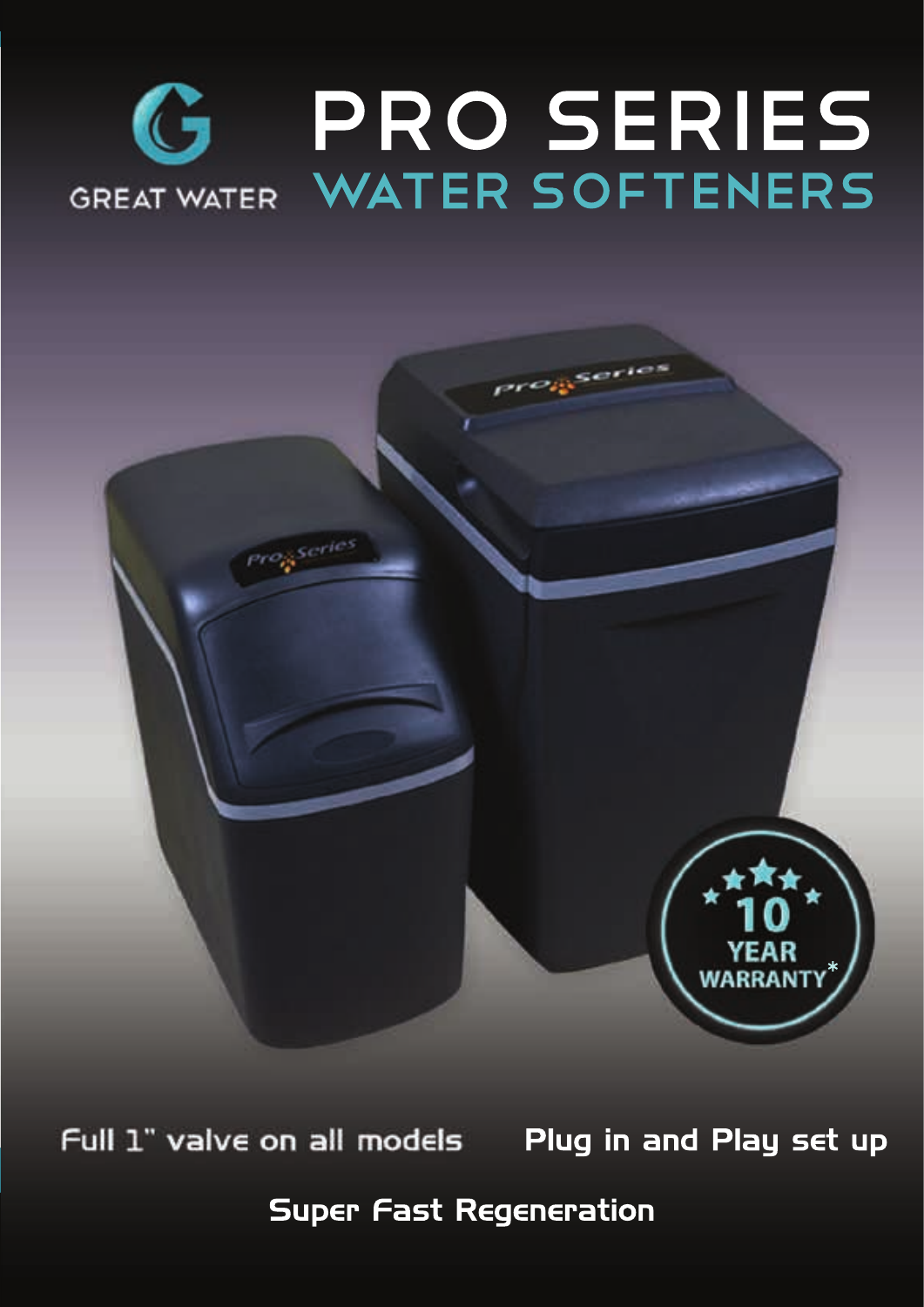

#### **Made To Be Better:**

The Pro Series water softeners have been developed using all of the 53 years of engineering excellence at our disposal and are wholly manufactured in our dedicated factory using the latest robotics and quality control standards. Our patented vessel design ensures great water quality throug hout the range of flow as well as efficient use of salt and water.



- **• Megabore Full 1" valve an all models = Great flow rates**
- **• Patented LamFlow® system = Softer water and less salt**
- **• Mega-Flow SUPER water-flex™ Stainless steel pipes supplied as standard.**
- **• FlexBrain® Auto adjusting controller meters, regenerates and adjusts salt dosage**
- **• Uberfine® softening resin = Faster exchange kinetics for fast efficient regeneration. Just 9 minutes on Pro Series 1400.**

Our no compromise approach to design and engineering means better stronger products which last longer

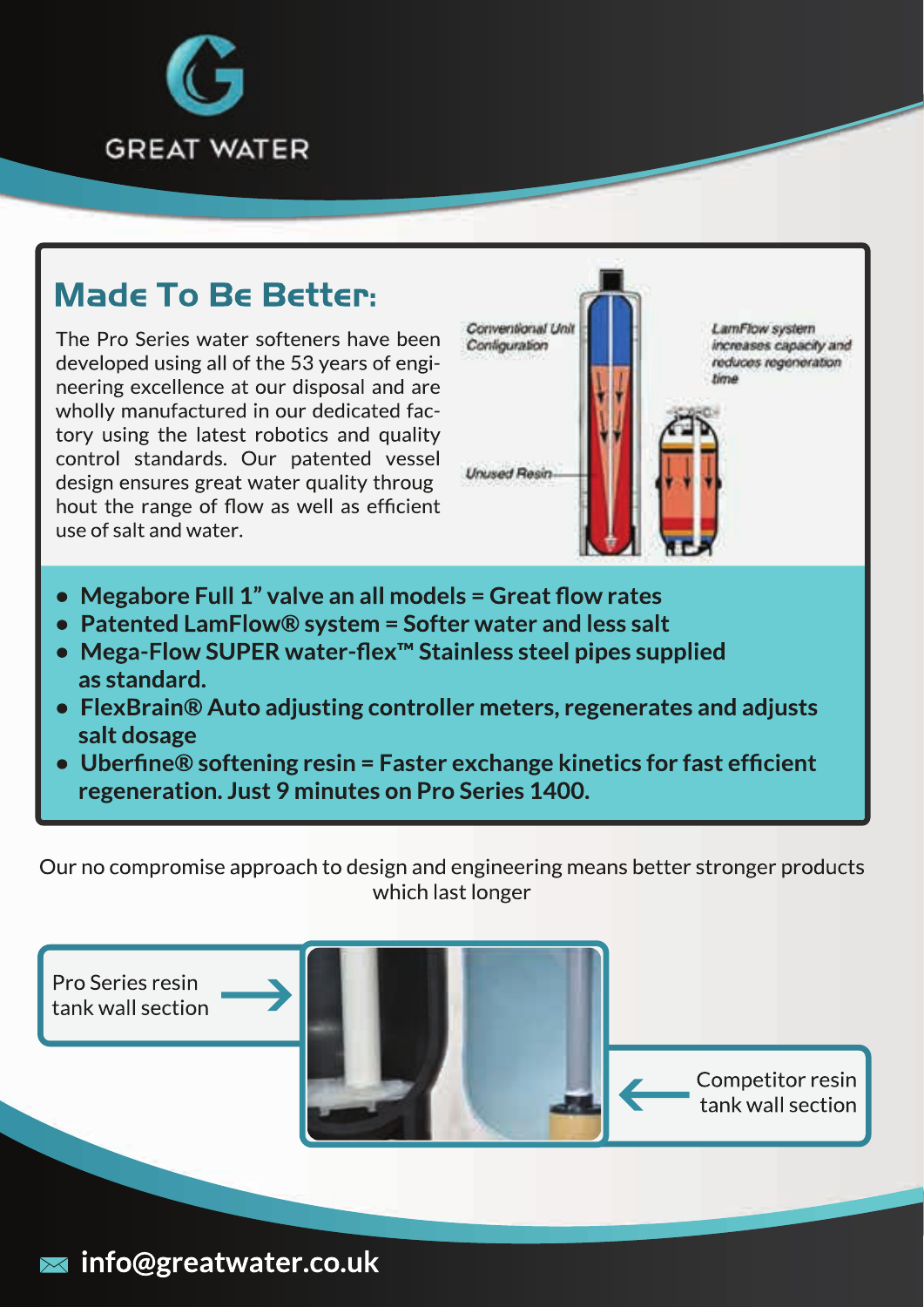### Pro Series 1400:

- **• Suitable for households of up to 7 people**
- **• Side connections for ease of plumbing in tight spaces**
- **• Peak flow rate of 58 litres per minute**
- **• Builtin auto flushing filter to 20 micron**
- **• 9 minute regeneration**
- **• 10 Year Warranty option\***

#### Pro Series 2300:

- **• Suitable for larger family homes**
- **• Peak flow rate of 80 litres per minute**
- **• Builtin auto flushing filter to 20 micron**
- **• Up to 4m³ of soft water per day**
- **• 20 minute regeneration**
- **• 10 Year Warranty option\***

\* Subject to Registration, Terms and Conditions

**In addition to traditionaltablet salt, block salt can also be used for the 1400 Model, and is much easier to handle than the bags of conventional salt.**









**01932 245 783**